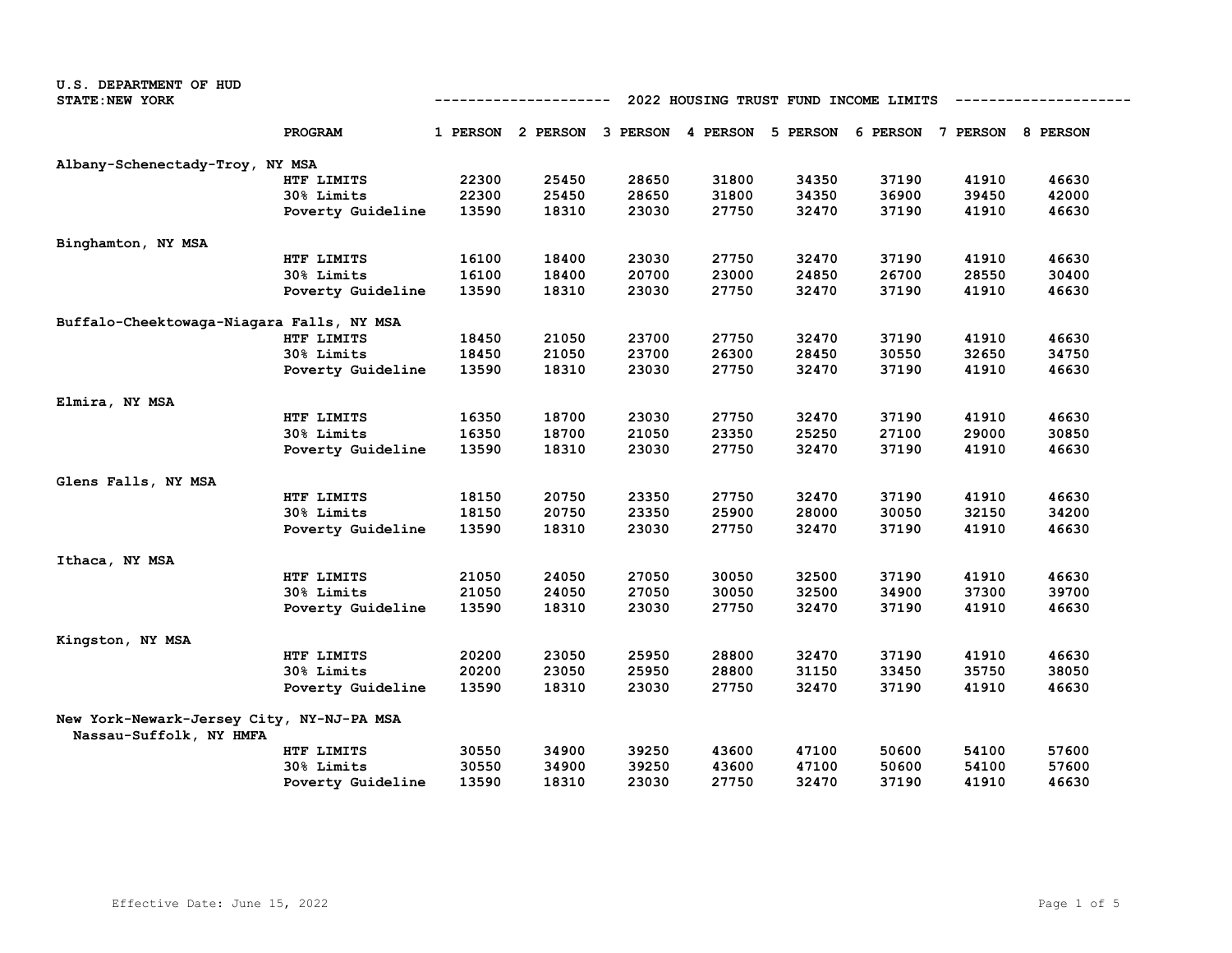| <b>U.S. DEPARTMENT OF HUD</b>                   |                   |       |                                                                         |       |       |                                       |       |       |       |
|-------------------------------------------------|-------------------|-------|-------------------------------------------------------------------------|-------|-------|---------------------------------------|-------|-------|-------|
| STATE: NEW YORK                                 |                   |       | -----------                                                             |       |       | 2022 HOUSING TRUST FUND INCOME LIMITS |       |       |       |
|                                                 | PROGRAM           |       | 1 PERSON 2 PERSON 3 PERSON 4 PERSON 5 PERSON 6 PERSON 7 PERSON 8 PERSON |       |       |                                       |       |       |       |
| New York, NY HMFA                               |                   |       |                                                                         |       |       |                                       |       |       |       |
|                                                 | HTF LIMITS        | 28000 | 32000                                                                   | 36000 | 40000 | 43200                                 | 46400 | 49600 | 52800 |
|                                                 | 30% Limits        | 28000 | 32000                                                                   | 36000 | 40000 | 43200                                 | 46400 | 49600 | 52800 |
|                                                 | Poverty Guideline | 13590 | 18310                                                                   | 23030 | 27750 | 32470                                 | 37190 | 41910 | 46630 |
| Rockland, NY HUD Income Limit Area              |                   |       |                                                                         |       |       |                                       |       |       |       |
|                                                 | HTF LIMITS        | 28000 | 32000                                                                   | 36000 | 40000 | 43200                                 | 46400 | 49600 | 52800 |
|                                                 | 30% Limits        | 28000 | 32000                                                                   | 36000 | 40000 | 43200                                 | 46400 | 49600 | 52800 |
|                                                 | Poverty Guideline | 13590 | 18310                                                                   | 23030 | 27750 | 32470                                 | 37190 | 41910 | 46630 |
| Westchester County, NY Statutory Exception Area |                   |       |                                                                         |       |       |                                       |       |       |       |
|                                                 | HTF LIMITS        | 29150 | 33300                                                                   | 37450 | 41600 | 44950                                 | 48300 | 51600 | 54950 |
|                                                 | 30% Limits        | 29150 | 33300                                                                   | 37450 | 41600 | 44950                                 | 48300 | 51600 | 54950 |
|                                                 | Poverty Guideline | 13590 | 18310                                                                   | 23030 | 27750 | 32470                                 | 37190 | 41910 | 46630 |
| Poughkeepsie-Newburgh-Middletown, NY MSA        |                   |       |                                                                         |       |       |                                       |       |       |       |
|                                                 | HTF LIMITS        | 23600 | 27000                                                                   | 30350 | 33700 | 36400                                 | 39100 | 41910 | 46630 |
|                                                 | 30% Limits        | 23600 | 27000                                                                   | 30350 | 33700 | 36400                                 | 39100 | 41800 | 44500 |
|                                                 | Poverty Guideline | 13590 | 18310                                                                   | 23030 | 27750 | 32470                                 | 37190 | 41910 | 46630 |
| Rochester, NY MSA                               |                   |       |                                                                         |       |       |                                       |       |       |       |
| Rochester, NY HMFA                              |                   |       |                                                                         |       |       |                                       |       |       |       |
|                                                 | HTF LIMITS        | 18850 | 21550                                                                   | 24250 | 27750 | 32470                                 | 37190 | 41910 | 46630 |
|                                                 | 30% Limits        | 18850 | 21550                                                                   | 24250 | 26900 | 29100                                 | 31250 | 33400 | 35550 |
|                                                 | Poverty Guideline | 13590 | 18310                                                                   | 23030 | 27750 | 32470                                 | 37190 | 41910 | 46630 |
| Yates County, NY HMFA                           |                   |       |                                                                         |       |       |                                       |       |       |       |
|                                                 | HTF LIMITS        | 17250 | 19700                                                                   | 23030 | 27750 | 32470                                 | 37190 | 41910 | 46630 |
|                                                 | 30% Limits        | 17250 | 19700                                                                   | 22150 | 24600 | 26600                                 | 28550 | 30550 | 32500 |
|                                                 | Poverty Guideline | 13590 | 18310                                                                   | 23030 | 27750 | 32470                                 | 37190 | 41910 | 46630 |
| Syracuse, NY MSA                                |                   |       |                                                                         |       |       |                                       |       |       |       |
|                                                 | HTF LIMITS        | 18700 | 21350                                                                   | 24000 | 27750 | 32470                                 | 37190 | 41910 | 46630 |
|                                                 | 30% Limits        | 18700 | 21350                                                                   | 24000 | 26650 | 28800                                 | 30950 | 33050 | 35200 |
|                                                 | Poverty Guideline | 13590 | 18310                                                                   | 23030 | 27750 | 32470                                 | 37190 | 41910 | 46630 |
| Utica-Rome, NY MSA                              |                   |       |                                                                         |       |       |                                       |       |       |       |
|                                                 | HTF LIMITS        | 17050 | 19450                                                                   | 23030 | 27750 | 32470                                 | 37190 | 41910 | 46630 |
|                                                 | 30% Limits        | 17050 | 19450                                                                   | 21900 | 24300 | 26250                                 | 28200 | 30150 | 32100 |
|                                                 | Poverty Guideline | 13590 | 18310                                                                   | 23030 | 27750 | 32470                                 | 37190 | 41910 | 46630 |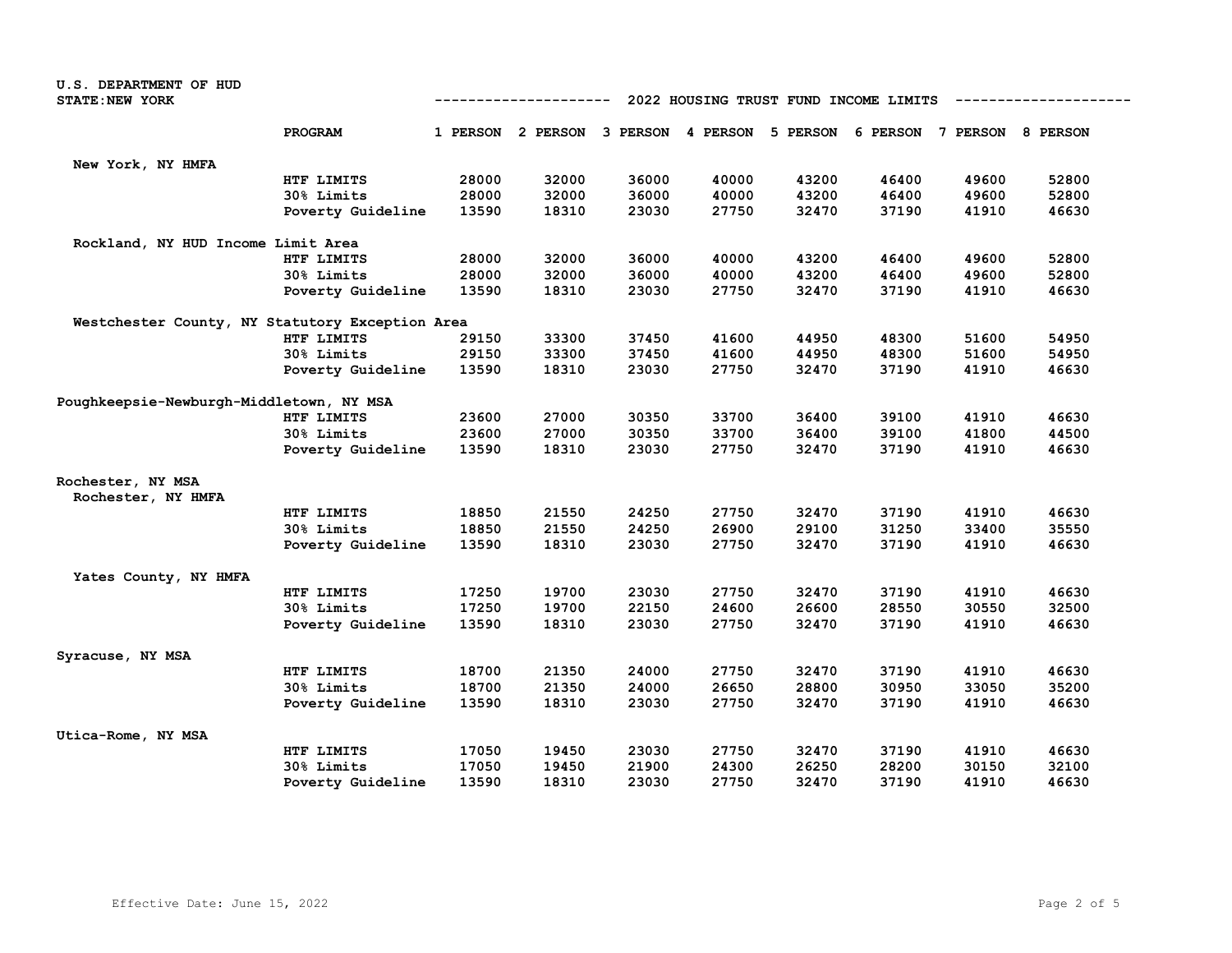| U.S. DEPARTMENT OF HUD      |                                                                         |       |                                              |       |       |       |       |                            |       |
|-----------------------------|-------------------------------------------------------------------------|-------|----------------------------------------------|-------|-------|-------|-------|----------------------------|-------|
| STATE: NEW YORK             | 2022 HOUSING TRUST FUND INCOME LIMITS<br>----------------<br>---------- |       |                                              |       |       |       |       |                            |       |
|                             | <b>PROGRAM</b>                                                          |       | 1 PERSON 2 PERSON 3 PERSON 4 PERSON 5 PERSON |       |       |       |       | 6 PERSON 7 PERSON 8 PERSON |       |
| Watertown-Fort Drum, NY MSA |                                                                         |       |                                              |       |       |       |       |                            |       |
|                             | HTF LIMITS                                                              | 16100 | 18400                                        | 23030 | 27750 | 32470 | 37190 | 41910                      | 46630 |
|                             | 30% Limits                                                              | 16100 | 18400                                        | 20700 | 23000 | 24850 | 26700 | 28550                      | 30400 |
|                             | Poverty Guideline                                                       | 13590 | 18310                                        | 23030 | 27750 | 32470 | 37190 | 41910                      | 46630 |
| Allegany County, NY         |                                                                         |       |                                              |       |       |       |       |                            |       |
|                             | HTF LIMITS                                                              | 16100 | 18400                                        | 23030 | 27750 | 32470 | 37190 | 41910                      | 46630 |
|                             | 30% Limits                                                              | 16100 | 18400                                        | 20700 | 23000 | 24850 | 26700 | 28550                      | 30400 |
|                             | Poverty Guideline                                                       | 13590 | 18310                                        | 23030 | 27750 | 32470 | 37190 | 41910                      | 46630 |
| Cattaraugus County, NY      |                                                                         |       |                                              |       |       |       |       |                            |       |
|                             | HTF LIMITS                                                              | 16100 | 18400                                        | 23030 | 27750 | 32470 | 37190 | 41910                      | 46630 |
|                             | 30% Limits                                                              | 16100 | 18400                                        | 20700 | 23000 | 24850 | 26700 | 28550                      | 30400 |
|                             | Poverty Guideline                                                       | 13590 | 18310                                        | 23030 | 27750 | 32470 | 37190 | 41910                      | 46630 |
| Cayuga County, NY           |                                                                         |       |                                              |       |       |       |       |                            |       |
|                             | HTF LIMITS                                                              | 17500 | 20000                                        | 23030 | 27750 | 32470 | 37190 | 41910                      | 46630 |
|                             | 30% Limits                                                              | 17500 | 20000                                        | 22500 | 25000 | 27000 | 29000 | 31000                      | 33000 |
|                             | Poverty Guideline                                                       | 13590 | 18310                                        | 23030 | 27750 | 32470 | 37190 | 41910                      | 46630 |
| Chautauqua County, NY       |                                                                         |       |                                              |       |       |       |       |                            |       |
|                             | HTF LIMITS                                                              | 16150 | 18450                                        | 23030 | 27750 | 32470 | 37190 | 41910                      | 46630 |
|                             | 30% Limits                                                              | 16150 | 18450                                        | 20750 | 23050 | 24900 | 26750 | 28600                      | 30450 |
|                             | Poverty Guideline                                                       | 13590 | 18310                                        | 23030 | 27750 | 32470 | 37190 | 41910                      | 46630 |
| Chenango County, NY         |                                                                         |       |                                              |       |       |       |       |                            |       |
|                             | HTF LIMITS                                                              | 16100 | 18400                                        | 23030 | 27750 | 32470 | 37190 | 41910                      | 46630 |
|                             | 30% Limits                                                              | 16100 | 18400                                        | 20700 | 23000 | 24850 | 26700 | 28550                      | 30400 |
|                             | Poverty Guideline                                                       | 13590 | 18310                                        | 23030 | 27750 | 32470 | 37190 | 41910                      | 46630 |
| Clinton County, NY          |                                                                         |       |                                              |       |       |       |       |                            |       |
|                             | HTF LIMITS                                                              | 16900 | 19300                                        | 23030 | 27750 | 32470 | 37190 | 41910                      | 46630 |
|                             | 30% Limits                                                              | 16900 | 19300                                        | 21700 | 24100 | 26050 | 28000 | 29900                      | 31850 |
|                             | Poverty Guideline                                                       | 13590 | 18310                                        | 23030 | 27750 | 32470 | 37190 | 41910                      | 46630 |
|                             |                                                                         |       |                                              |       |       |       |       |                            |       |
| Columbia County, NY         | HTF LIMITS                                                              | 18650 | 21300                                        | 23950 | 27750 | 32470 | 37190 | 41910                      | 46630 |
|                             | 30% Limits                                                              | 18650 | 21300                                        | 23950 | 26600 | 28750 | 30900 | 33000                      | 35150 |
|                             | Poverty Guideline                                                       | 13590 | 18310                                        | 23030 | 27750 | 32470 | 37190 | 41910                      | 46630 |
|                             |                                                                         |       |                                              |       |       |       |       |                            |       |
| Cortland County, NY         |                                                                         |       |                                              |       |       |       |       |                            |       |
|                             | HTF LIMITS                                                              | 16400 | 18750                                        | 23030 | 27750 | 32470 | 37190 | 41910                      | 46630 |
|                             | 30% Limits                                                              | 16400 | 18750                                        | 21100 | 23400 | 25300 | 27150 | 29050                      | 30900 |
|                             | Poverty Guideline                                                       | 13590 | 18310                                        | 23030 | 27750 | 32470 | 37190 | 41910                      | 46630 |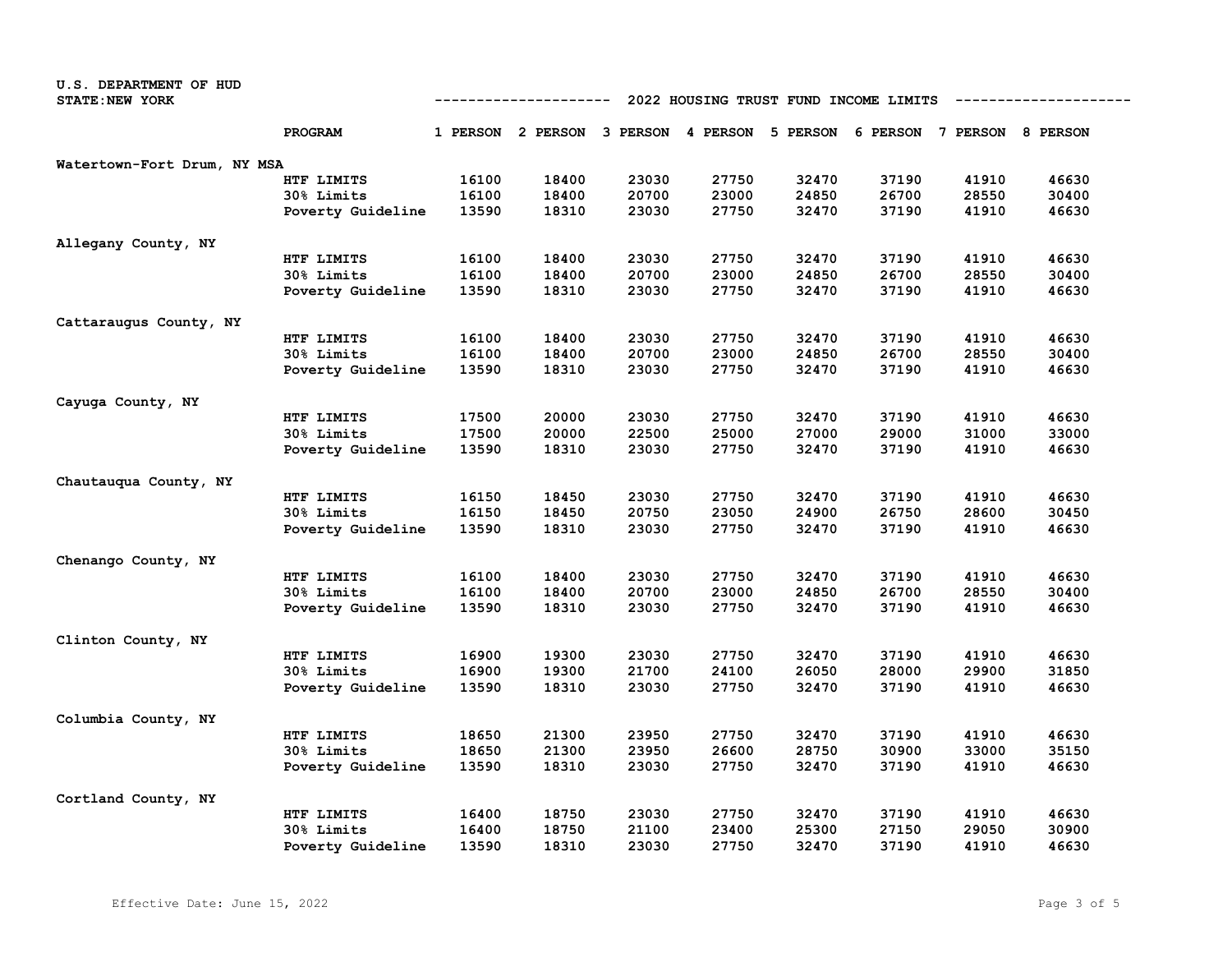| U.S. DEPARTMENT OF HUD<br>STATE: NEW YORK |                   | 2022 HOUSING TRUST FUND INCOME LIMITS<br>---------- |                                                                         |       |       |       |       |       |       |
|-------------------------------------------|-------------------|-----------------------------------------------------|-------------------------------------------------------------------------|-------|-------|-------|-------|-------|-------|
|                                           | PROGRAM           |                                                     | 1 PERSON 2 PERSON 3 PERSON 4 PERSON 5 PERSON 6 PERSON 7 PERSON 8 PERSON |       |       |       |       |       |       |
| Delaware County, NY                       |                   |                                                     |                                                                         |       |       |       |       |       |       |
|                                           | HTF LIMITS        | 16100                                               | 18400                                                                   | 23030 | 27750 | 32470 | 37190 | 41910 | 46630 |
|                                           | 30% Limits        | 16100                                               | 18400                                                                   | 20700 | 23000 | 24850 | 26700 | 28550 | 30400 |
|                                           | Poverty Guideline | 13590                                               | 18310                                                                   | 23030 | 27750 | 32470 | 37190 | 41910 | 46630 |
| Essex County, NY                          |                   |                                                     |                                                                         |       |       |       |       |       |       |
|                                           | HTF LIMITS        | 16100                                               | 18400                                                                   | 23030 | 27750 | 32470 | 37190 | 41910 | 46630 |
|                                           | 30% Limits        | 16100                                               | 18400                                                                   | 20700 | 23000 | 24850 | 26700 | 28550 | 30400 |
|                                           | Poverty Guideline | 13590                                               | 18310                                                                   | 23030 | 27750 | 32470 | 37190 | 41910 | 46630 |
| Franklin County, NY                       |                   |                                                     |                                                                         |       |       |       |       |       |       |
|                                           | HTF LIMITS        | 16100                                               | 18400                                                                   | 23030 | 27750 | 32470 | 37190 | 41910 | 46630 |
|                                           | 30% Limits        | 16100                                               | 18400                                                                   | 20700 | 23000 | 24850 | 26700 | 28550 | 30400 |
|                                           | Poverty Guideline | 13590                                               | 18310                                                                   | 23030 | 27750 | 32470 | 37190 | 41910 | 46630 |
| Fulton County, NY                         |                   |                                                     |                                                                         |       |       |       |       |       |       |
|                                           | HTF LIMITS        | 16100                                               | 18400                                                                   | 23030 | 27750 | 32470 | 37190 | 41910 | 46630 |
|                                           | 30% Limits        | 16100                                               | 18400                                                                   | 20700 | 23000 | 24850 | 26700 | 28550 | 30400 |
|                                           | Poverty Guideline | 13590                                               | 18310                                                                   | 23030 | 27750 | 32470 | 37190 | 41910 | 46630 |
| Genesee County, NY                        |                   |                                                     |                                                                         |       |       |       |       |       |       |
|                                           | HTF LIMITS        | 18150                                               | 20750                                                                   | 23350 | 27750 | 32470 | 37190 | 41910 | 46630 |
|                                           | 30% Limits        | 18150                                               | 20750                                                                   | 23350 | 25900 | 28000 | 30050 | 32150 | 34200 |
|                                           | Poverty Guideline | 13590                                               | 18310                                                                   | 23030 | 27750 | 32470 | 37190 | 41910 | 46630 |
| Greene County, NY                         |                   |                                                     |                                                                         |       |       |       |       |       |       |
|                                           | HTF LIMITS        | 16600                                               | 19000                                                                   | 23030 | 27750 | 32470 | 37190 | 41910 | 46630 |
|                                           | 30% Limits        | 16600                                               | 19000                                                                   | 21350 | 23700 | 25600 | 27500 | 29400 | 31300 |
|                                           | Poverty Guideline | 13590                                               | 18310                                                                   | 23030 | 27750 | 32470 | 37190 | 41910 | 46630 |
| Hamilton County, NY                       |                   |                                                     |                                                                         |       |       |       |       |       |       |
|                                           | HTF LIMITS        | 16650                                               | 19000                                                                   | 23030 | 27750 | 32470 | 37190 | 41910 | 46630 |
|                                           | 30% Limits        | 16650                                               | 19000                                                                   | 21400 | 23750 | 25650 | 27550 | 29450 | 31350 |
|                                           | Poverty Guideline | 13590                                               | 18310                                                                   | 23030 | 27750 | 32470 | 37190 | 41910 | 46630 |
| Lewis County, NY                          |                   |                                                     |                                                                         |       |       |       |       |       |       |
|                                           | HTF LIMITS        | 16100                                               | 18400                                                                   | 23030 | 27750 | 32470 | 37190 | 41910 | 46630 |
|                                           | 30% Limits        | 16100                                               | 18400                                                                   | 20700 | 23000 | 24850 | 26700 | 28550 | 30400 |
|                                           | Poverty Guideline | 13590                                               | 18310                                                                   | 23030 | 27750 | 32470 | 37190 | 41910 | 46630 |
| Montgomery County, NY                     |                   |                                                     |                                                                         |       |       |       |       |       |       |
|                                           | HTF LIMITS        | 16100                                               | 18400                                                                   | 23030 | 27750 | 32470 | 37190 | 41910 | 46630 |
|                                           | 30% Limits        | 16100                                               | 18400                                                                   | 20700 | 23000 | 24850 | 26700 | 28550 | 30400 |
|                                           | Poverty Guideline | 13590                                               | 18310                                                                   | 23030 | 27750 | 32470 | 37190 | 41910 | 46630 |